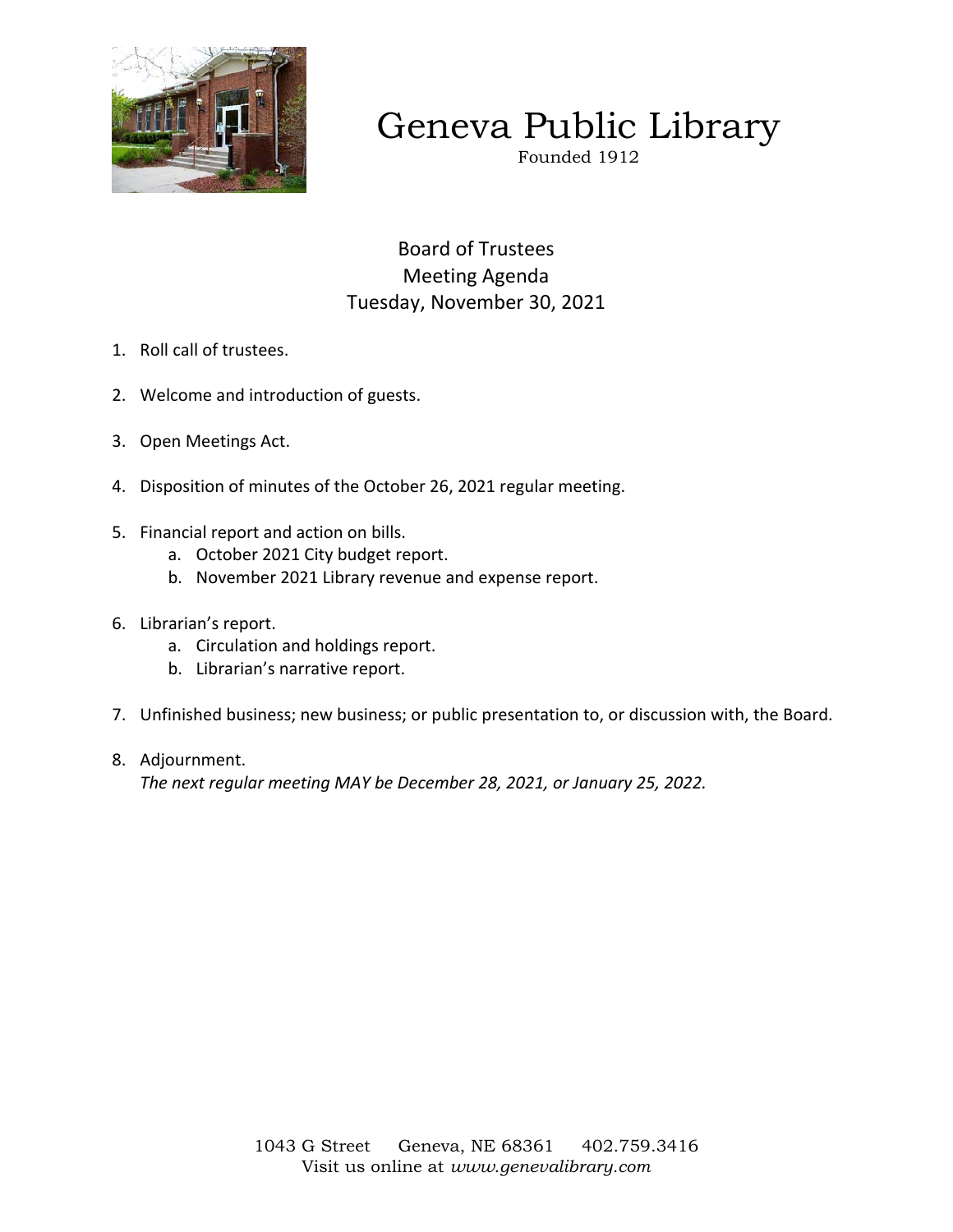## Geneva Public Library **Board of Trustees Meeting**  Tuesday, October 26, 2021

The Geneva Public Library Board of Trustees met in open session at 5:30 p.m. in the Library's Board Room, abiding by the Nebraska Open Meeting Laws. The meeting was preceded by the advanced notice thereof at three locations, being the three banks in Geneva.

The meeting was called to order by Deb Novak, President. Other members in attendance answering the roll call were: Debbie Bullock, Karen Schotsch, Sally Miller and Brandon Thompson. Sarah Johnson, Librarian, was also in attendance.

The minutes of the September 26, 2021 Board meeting had been sent to members via email and were approved by the Board after a motion to accept was made by Thompson and seconded by Bullock. All Board members voted to approve.

The September bills were reviewed. Miller made a motion to pay the bills and Thompson seconded. All Board members voted to approve.

Sarah Johnson presented the Librarian's Report. Sarah reported that the pumpkin-painting event was a great success, and that LEGO® Night continues to be very popular. Library staff is preparing for DINO-vember activities.

The Library is in the process of starting a "Library of Things" which, so far, includes 3 Disk Golf Sets which can be checked out. More items will be added over time.

The TV monitor for the lobby is still being investigated. Shipping issues have caused delays and several brands are unavailable at the current time.

Smartphone classes are small but many people are very interested in attending. It is possible that the classes might be expanded to include how to use tablets and how to use Facebook.

Sarah has applied for a \$6,400 Library Improvement grant from the Nebraska Library Commission to purchase an outdoor book drop system, and a \$5,200 Youth grant from the Nebraska Library Commission to purchase four KidKraft® activity sets and 214 juvenile book titles across a few different categories. The grant awards are expected to be announced before November 1.

The meeting was adjourned at 6:22 p.m. The next regular Board of Trustees meeting will be Tuesday, November 30, 2021.

Submitted by Karen Schotsch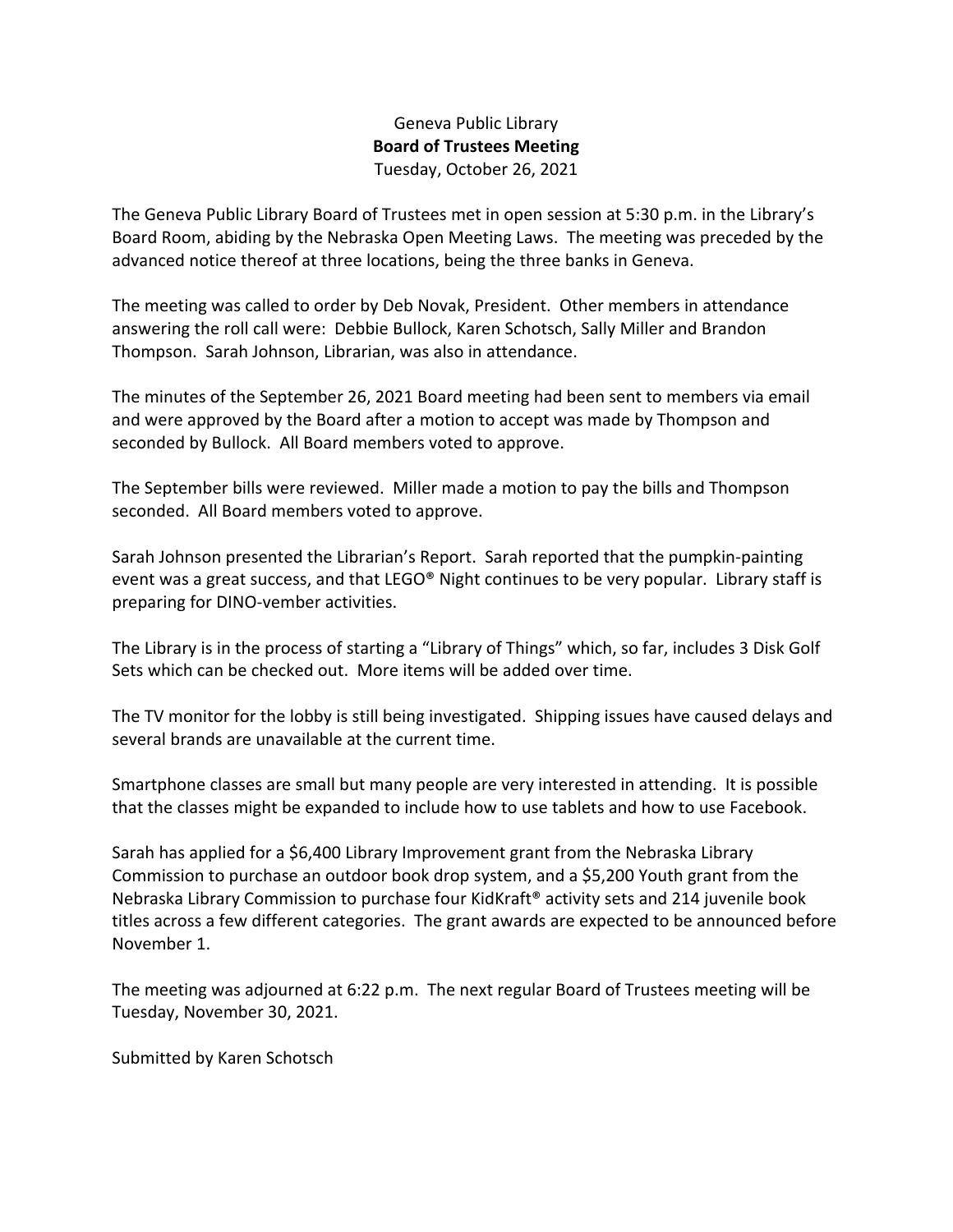#### Mon Nov 8, 2021 11:48 AM **REVENUE & EXPENSE REPORT** Page 1 **CALENDAR 10/2021, FISCAL 1/2021**

**PCT OF FISCAL YTD 8.3%** 

| <b>ACCOUNT NUMBER</b> | ACCOUNT TITLE                  | <b>MTD</b><br><b>BALANCE</b>                  | <b>YTD</b><br><b>BALANCE</b> | <b>BUDGET</b>                          | <b>DIFFERENCE</b> |
|-----------------------|--------------------------------|-----------------------------------------------|------------------------------|----------------------------------------|-------------------|
|                       |                                | LIBRARY DEPARTMENT                            |                              |                                        |                   |
| 01.44.4000            | PROPERTY TAX                   | .00                                           | .00.                         | .00.                                   | .00               |
| 01.44.4102            | GRANT                          | 4,324.00                                      | 4,324.00                     | .00.                                   | 4,324.00-         |
| 01.44.4103            | LIBRARY MEMORIAL REVENUE       | .00                                           | .00.                         | .00.                                   | .00               |
| 01.44.4206            | STATE AID                      | .00                                           | .00                          | 1,200.00                               | 1,200.00          |
| 01.44.4313            | IN-LIEU-OF-TAX                 | .00                                           | .00.                         | .00                                    | .00               |
| 01.44.4317            | 5% GROSS TAX                   | .00.                                          | .00.                         | .00                                    | .00               |
| 01.44.4400            | FEES                           | 999.64                                        | 999.64                       | 3,000.00                               | 2,000.36          |
| 01.44.4450            | DONATIONS                      | 184.28                                        | 184.28                       | 3,000.00                               | 2,815.72          |
| 01.44.4550            | MISCELLANEOUS                  | $\overline{0}$ .                              | .00.                         | .00.                                   | .00               |
| 01.44.4650            | SECRET GARDENER REFUND         | $\sim$ 00                                     | .00.                         | 2,500.00                               | 2,500.00          |
| 01.44.4800            | TRANSFER IN                    | $\sim$ 00                                     | .00                          | .00                                    | .00               |
| 01.44.4900            | BEGINNING CASH BAL-EST.        | .00                                           | .00                          | .00.                                   | .00               |
|                       |                                |                                               |                              |                                        |                   |
|                       | TOTAL REVENUE                  | 5,507.92                                      | 5,507.92                     | 9,700.00                               | 4,192.08          |
|                       |                                | ============    ===========                   |                              | ===========                            | ============      |
|                       | LIBRARY TOTAL                  | 5,507.92                                      | 5,507.92                     | 9,700.00                               | 4,192.08          |
| 01.44.5000            | SALARIES-LIBRARY               |                                               |                              | 7,101.54 7,101.54 106,000.00 98,898.46 |                   |
| 01.44.5001            | FICA EXPENSE-LIBRARY           |                                               |                              | 511.38 511.38 8,200.00 7,688.62        |                   |
| 01.44.5002            | RETIREMENT-LIBRARY             | 533.81                                        |                              | 533.81 9,800.00 9,266.19               |                   |
| 01.44.5005            | TRAINING & CONFERENCES         |                                               |                              | 436.92 436.92 1,600.00 1,163.08        |                   |
| 01.44.5008            | EMP HEALTH INS LIBRARY         | $1,408.50$ $1,408.50$ $19,500.00$ $18,091.50$ |                              |                                        |                   |
| 01.44.5101            | OTHER LABOR                    | .00                                           | .00.                         | 200.00                                 | 200.00            |
| 01.44.5102            | CLEANING SUPPLIES              | 81.20                                         | 81.20                        | 1,000.00                               | 918.80            |
| 01.44.5103            | CLEANING CONTRACT              | .00                                           | .00.                         | .00                                    | .00               |
| 01.44.5112            | <b>GRANT EXPENSE</b>           | .00                                           | .00.                         | .00                                    | .00               |
| 01.44.5120            | PUBLISHING                     | .00                                           | .00.                         | 200.00                                 | 200.00            |
| 01.44.5200            | UTILITIES ELECTRIC             | 443.55                                        | 443.55                       | 5,500.00 5,056.45                      |                   |
| 01.44.5201            | UTILITIES GAS                  | 29.86                                         |                              | 29.86 2,000.00                         | 1,970.14          |
| 01.44.5202            | UTILITIES PHONE                | 129.20                                        |                              | 1,500.00 1,370.80                      |                   |
| 01.44.5203            | UTILITIES GARBAGE              | 16.00                                         | 16.00                        | 300.00                                 | 284.00            |
| 01.44.5205            | UTILITIES INTERNET             | 56.00                                         | 56.00                        | 700.00                                 | 644.00            |
| 01.44.5226            | REPAIR-MAINT BLDG&STRUCTUR     | .00                                           | .00                          | 20,000.00                              | 20,000.00         |
| 01.44.5227            | REPAIR-MAINT EQUIPMENT         | .00                                           | .00                          | .00                                    | .00               |
| 01.44.5230            | MAINT. AGREEMENT ELEV & SPRINK | 990.60                                        | 990.60                       | 2,000.00                               | 1,009.40          |
| 01.44.5232            | COMPUTER MAINT AGREEMENT       | 2,367.00                                      | 2,367.00                     | 3,000.00                               | 633.00            |
| 01.44.5242            | SECRET GARDEN                  | 108.75                                        | 108.75                       | 2,000.00                               | 1,891.25          |
| 01.44.5250            | MISCELLANEOUS                  | .00                                           | 00.                          | 1,000.00                               | 1,000.00          |
| 01.44.5251            | MEMORIAL DONATIONS             | .00                                           | .00.                         | .00                                    | .00               |
| 01.44.5253            | REFUND                         | .00                                           | .00                          | .00                                    | .00               |
| 01.44.5500            | SUPPLIES                       | 812.12                                        | 812.12                       | 2,000.00                               | 1,187.88          |
| 01.44.5501            | OFFICE SUPPLIES                | 1,538.10                                      | 1,538.10                     | 3,000.00                               | 1,461.90          |
| 01.44.5504            | SUPPLIES BOOKS                 | 1,584.38                                      | 1,584.38                     | 15,000.00                              | 13, 415.62        |
| 01.44.5505            | PROGRAMMING                    | 235.58                                        | 235.58                       | 2,000.00                               | 1,764.42          |
| 01.44.5506            | SUPPLIES (NONPRINT)            | 311.57                                        | 311.57                       | 2,000.00                               | 1,688.43          |
| 01.44.5507            | FEES                           | .00                                           | .00.                         | .00                                    | .00               |
| 01.44.5601            | CAPITAL OUTLAY LAND            | .00                                           | .00.                         | .00                                    | .00               |
| 01.44.5602            | CAPITAL OUTLAY BUILDINGS       | .00                                           | .00                          | .00                                    | .00               |
| 01.44.5603            | CAPITAL OUTLAY EQUIPMENT       | .00                                           | .00.                         | 7,000.00                               | 7,000.00          |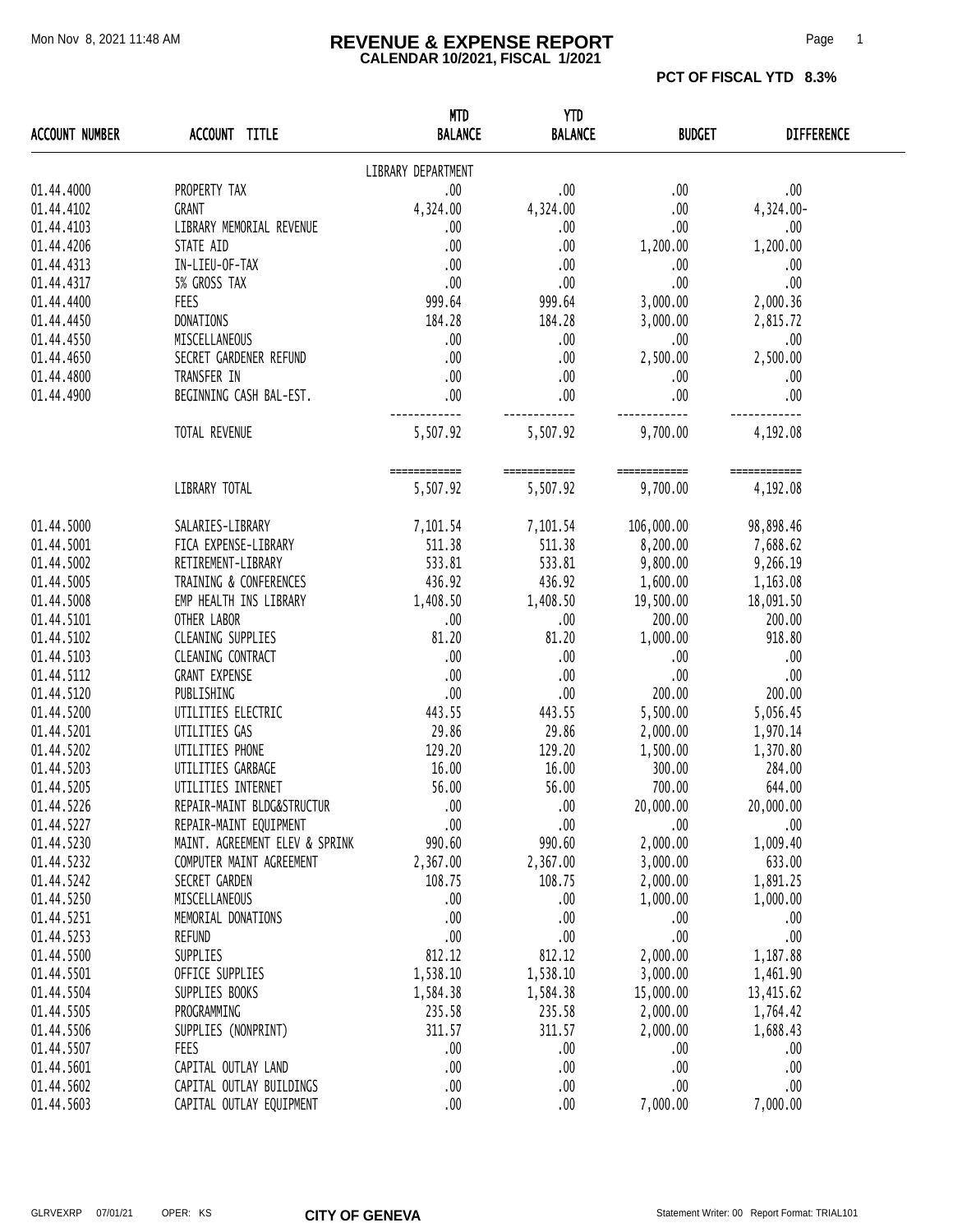#### Mon Nov 8, 2021 11:48 AM **REVENUE & EXPENSE REPORT** Page 2 **CALENDAR 10/2021, FISCAL 1/2021**

**PCT OF FISCAL YTD 8.3%** 

| <b>ACCOUNT NUMBER</b> | <b>TITLE</b><br>ACCOUNT   | <b>MTD</b><br><b>BALANCE</b>                  | <b>YTD</b><br><b>BALANCE</b>                 | <b>BUDGET</b>                               | <b>DIFFERENCE</b>                            |  |
|-----------------------|---------------------------|-----------------------------------------------|----------------------------------------------|---------------------------------------------|----------------------------------------------|--|
| 01.44.5900            | TRANSFER OUT              | .00                                           | .00                                          | .00                                         | .00                                          |  |
|                       | TOTAL EXPENSES            | 18,696.06                                     | 18,696.06                                    | 215,500.00                                  | 196,803.94                                   |  |
|                       | LIBRARY TOTAL             | ============<br>18,696.06                     | ------------<br>___________<br>18,696.06     | ------------<br>215,500.00                  | ============<br>196,803.94                   |  |
|                       | <b>GENERAL FUND TOTAL</b> | ============<br>13, 188. 14 -<br>============ | ------------<br>13, 188. 14-<br>============ | ------------<br>205,800.00-<br>============ | =============<br>192,611.86-<br>============ |  |
|                       | Report Total              | 13, 188. 14-                                  | 13, 188. 14 -                                | 205,800.00-                                 | 192,611.86-                                  |  |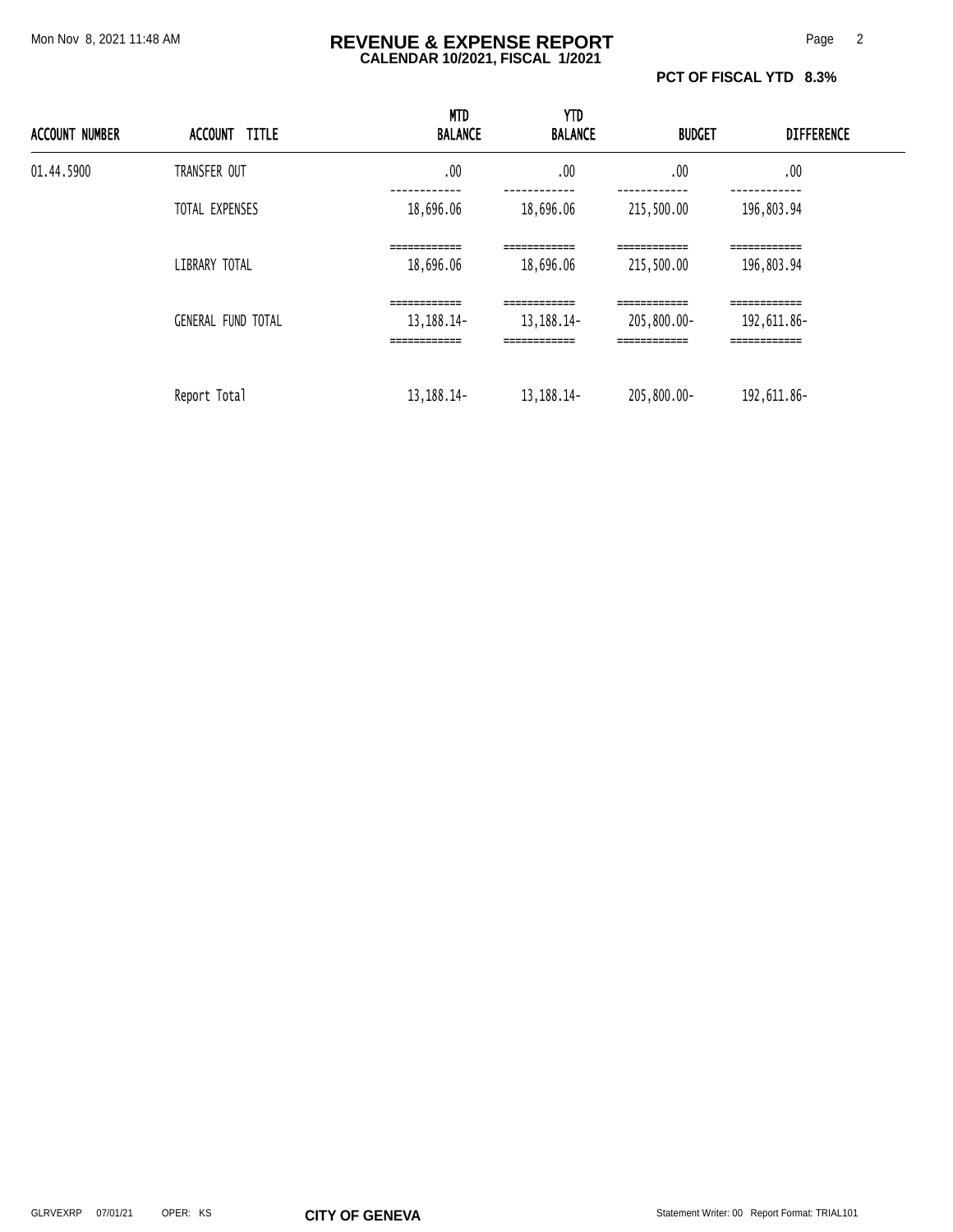#### Mon Nov 8, 2021 11:54 AM **GENERAL LEDGER HISTORY REPORT** Page 1  **FROM 10/2021 TO 10/2021**

| JOURNAL DATE PERIOD ACCT NO<br><b>NAME</b>                                                                                                                                                                                                                                                                                                                                                 | INVOICE NO<br>CHECK NO REFERENCE                                                                                                                                                                        | <b>DEBITS</b>                  | <b>NET CHANGE</b><br><b>ENDING BAL</b><br><b>CREDITS</b>                               |
|--------------------------------------------------------------------------------------------------------------------------------------------------------------------------------------------------------------------------------------------------------------------------------------------------------------------------------------------------------------------------------------------|---------------------------------------------------------------------------------------------------------------------------------------------------------------------------------------------------------|--------------------------------|----------------------------------------------------------------------------------------|
| 01.44.4102<br><b>GRANT</b><br>LIBRARY GRANTS<br>RM8957 10/22/21 1/21                                                                                                                                                                                                                                                                                                                       | grant revenue<br><b>BUDGET</b><br>.00<br>ENCUMBERED<br>.00                                                                                                                                              |                                | .00<br>4,324.00                                                                        |
|                                                                                                                                                                                                                                                                                                                                                                                            | AVAILABLE<br>4,324.00-                                                                                                                                                                                  | $.00 \,$                       | 4,324.00<br>4,324.00                                                                   |
| FEES<br>01.44.4400<br>RM8926 10/04/21 1/21<br>LIBRARY FEES<br>RM8957 10/22/21 1/21<br>LIBRARY FEES<br>RM8957 10/22/21 1/21<br>LIBRARY FEES<br>RM8957 10/22/21 1/21<br>LIBRARY FEES<br>RM8957 10/22/21 1/21<br>LIBRARY FEES<br>RM8957 10/22/21 1/21<br>LIBRARY FEES<br>RM8957 10/22/21 1/21<br>LIBRARY FEES<br>RM8957 10/22/21 1/21<br>LIBRARY FEES<br>RM8957 10/22/21 1/21<br>LIBRARY FEES | OVER DUE FINES,<br>faxing fees<br>overdue fines,<br>renewal townshi<br>faxing fee<br>laminating fee<br>over due fines,<br>renewal nonresi<br>renewal townshi<br><b>BUDGET</b><br>3,000.00<br>ENCUMBERED | .00.                           | .00<br>140.00<br>14.00<br>173.34<br>450.00<br>8.00<br>4.00<br>40.30<br>20.00<br>150.00 |
|                                                                                                                                                                                                                                                                                                                                                                                            | AVAILABLE<br>2,000.36                                                                                                                                                                                   | .00                            | 999.64<br>999.64                                                                       |
| 01.44.4450<br>DONATIONS<br>RM8957 10/22/21 1/21<br>LIBR DONATIONS<br>RM8957 10/22/21 1/21<br>LIBR DONATIONS<br>LIBR DONATIONS<br>RM8957 10/22/21 1/21                                                                                                                                                                                                                                      | general donatio<br>thridt books do<br>general donatio<br><b>BUDGET</b><br>3,000.00<br>ENCUMBERED<br>AVAILABLE<br>2,815.72                                                                               | .00.<br>$.00 \,$               | .00<br>100.69<br>28.74<br>54.85<br>184.28<br>184.28                                    |
| REPORT TOTALS                                                                                                                                                                                                                                                                                                                                                                              |                                                                                                                                                                                                         | ------------------------------ |                                                                                        |

TOTAL DEBITS / CREDITS 6 00 5,507.92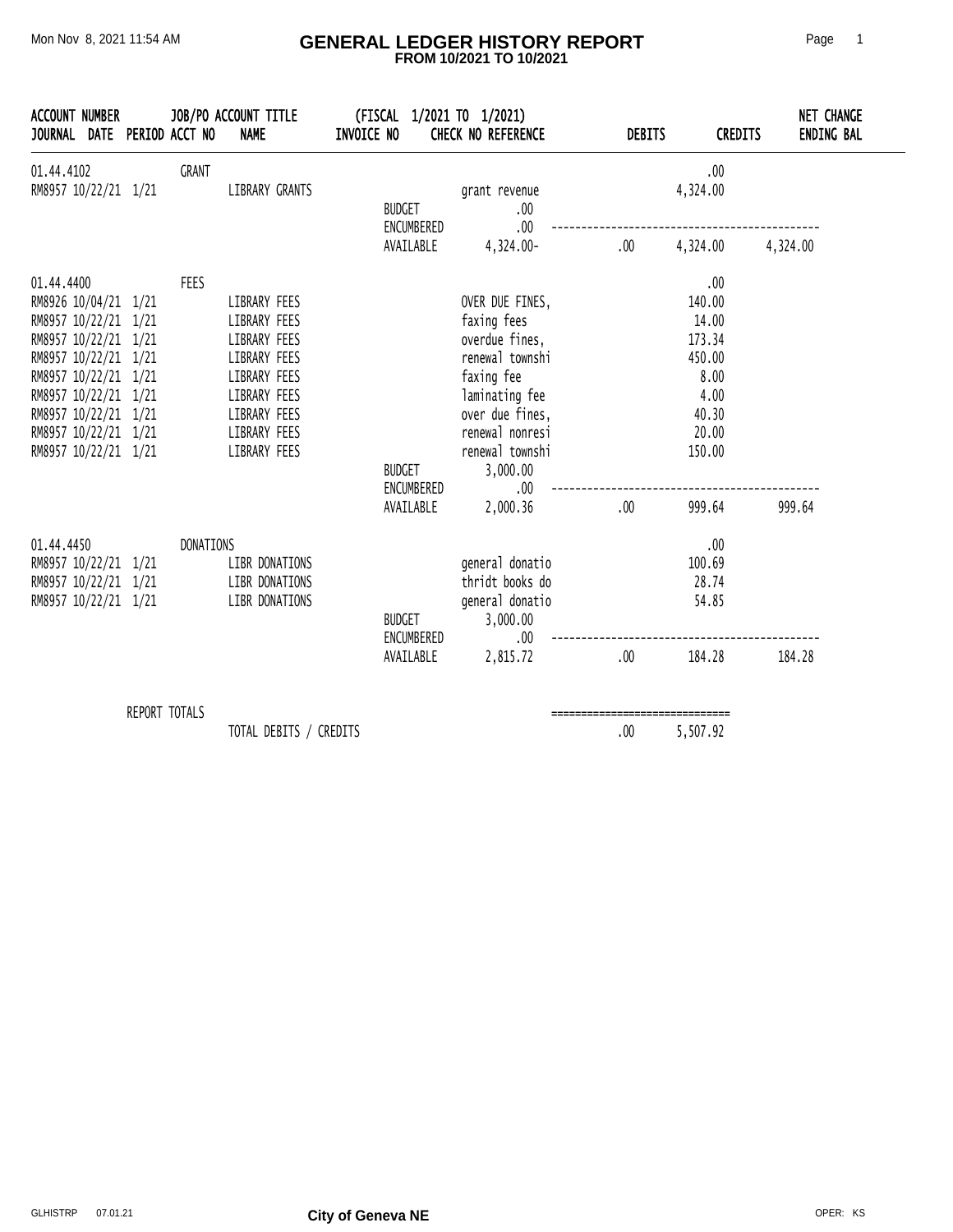#### Mon Nov 8, 2021 11:55 AM **GENERAL LEDGER HISTORY REPORT** Page 1  **FROM 10/2021 TO 10/2021**

| <b>ACCOUNT NUMBER</b><br>JOURNAL DATE PERIOD ACCT NO       |  | JOB/PO ACCOUNT TITLE<br><b>NAME</b>                                           | INVOICE NO |                                    |                             | (FISCAL 1/2021 TO 1/2021)<br><b>CHECK NO REFERENCE</b>            | <b>DEBITS</b>               | <b>CREDITS</b> | <b>NET CHANGE</b><br><b>ENDING BAL</b> |
|------------------------------------------------------------|--|-------------------------------------------------------------------------------|------------|------------------------------------|-----------------------------|-------------------------------------------------------------------|-----------------------------|----------------|----------------------------------------|
| 01.44.5000<br>PR3548 10/04/21 1/21<br>PR3552 10/18/21 1/21 |  | SALARIES-LIBRARY                                                              |            | <b>BUDGET</b>                      | ENCUMBERED                  | PR DT: 10/02/21<br>PR DT: 10/16/21<br>106,000.00<br>.00           | .00<br>3,546.87<br>3,554.67 |                |                                        |
|                                                            |  |                                                                               |            |                                    | AVAILABLE                   | 98,898.46                                                         | 7,101.54                    | .00            | 7,101.54                               |
| 01.44.5001<br>PR3548 10/04/21 1/21<br>PR3552 10/18/21 1/21 |  | FICA EXPENSE-LIBRARY                                                          |            | <b>BUDGET</b>                      | ENCUMBERED                  | PR DT: 10/02/21<br>PR DT: 10/16/21<br>8,200.00<br>.00             | .00<br>255.39<br>255.99     |                |                                        |
|                                                            |  |                                                                               |            |                                    | AVAILABLE                   | 7,688.62                                                          | 511.38                      | .00            | 511.38                                 |
| 01.44.5002<br>AP5198 10/19/21 1/21<br>AP5198 10/19/21 1/21 |  | RETIREMENT-LIBRARY<br>152 AIG<br>3078 AMERITAS                                | 145<br>75  | 6<br>$\mathbf{2}$<br><b>BUDGET</b> | ENCUMBERED                  | LIBRARY EMPLOYE<br>44003 LIBRARY EMPLOYE<br>9,800.00<br>.00.      | .00<br>160.53<br>373.28     |                |                                        |
|                                                            |  |                                                                               |            |                                    | AVAILABLE                   | 9,266.19                                                          | 533.81                      | .00            | 533.81                                 |
| 01.44.5005<br>AP5206 10/29/21 1/21<br>AP5206 10/29/21 1/21 |  | TRAINING & CONFERENCES<br>3858 HILTON OMAHA 1<br>3352 READ ALOUD NEB 2        |            | BUDGET                             | ENCUMBERED                  | 1 6053181 LIB CONFERENCE<br>1 6053182 LIB TRAINING/CO<br>1,600.00 | .00<br>399.92<br>37.00      |                |                                        |
|                                                            |  |                                                                               |            |                                    | AVAILABLE                   | .00.<br>1,163.08                                                  | 436.92                      | .00            | 436.92                                 |
| 01.44.5008<br>AP5198 10/19/21 1/21                         |  | EMP HEALTH INS LIBRARY<br>2663 BLUE CROSS BLU 16                              |            | 6 <sup>6</sup><br><b>BUDGET</b>    | ENCUMBERED                  | 44017 CITY CONTR-LIBR<br>19,500.00<br>.00                         | .00<br>1,408.50             |                |                                        |
|                                                            |  |                                                                               |            |                                    | AVAILABLE                   | 18,091.50                                                         | 1,408.50                    | .00            | 1,408.50                               |
| 01.44.5102                                                 |  | CLEANING SUPPLIES<br>AP5198 10/19/21 1/21 2689 DOLLAR GENERAL 52              |            |                                    |                             | 4 44034 LIB CLEANING &<br>BUDGET 1,000.00                         | .00<br>81.20                |                |                                        |
|                                                            |  |                                                                               |            |                                    | ENCUMBERED                  | .00<br>AVAILABLE 918.80                                           | 81.20                       | .00            | 81.20                                  |
|                                                            |  | 01.44.5200 UTILITIES ELECTRIC<br>AP5198 10/19/21 1/21 1408 NEBRASKA PUBLI 148 |            |                                    | <b>BUDGET</b>               | 17 44085 1043 G ST LIBRA<br>5,500.00                              | .00<br>443.55               |                |                                        |
|                                                            |  |                                                                               |            |                                    | ENCUMBERED<br>AVAILABLE     | .00<br>5,056.45                                                   | 443.55                      | .00.           | 443.55                                 |
|                                                            |  | 01.44.5201 UTILITIES GAS<br>AP5198 10/19/21 1/21 208 BLACK HILLS EN 209       |            |                                    | <b>BUDGET</b><br>ENCUMBERED | 11 44015 LIBRARY 7729-94<br>2,000.00<br>.00                       | .00<br>29.86                |                |                                        |
|                                                            |  |                                                                               |            |                                    |                             | AVAILABLE 1,970.14                                                | 29.86                       | .00.           | 29.86                                  |
| 01.44.5202<br>AP5198 10/19/21 1/21                         |  | UTILITIES PHONE<br>2380 WINDSTREAM                                            | 178        | 8                                  | 44125                       |                                                                   | .00<br>129.20               |                |                                        |

GLHISTRP 07.01.21 **City of Geneva NE CHISTRP 07.01.21**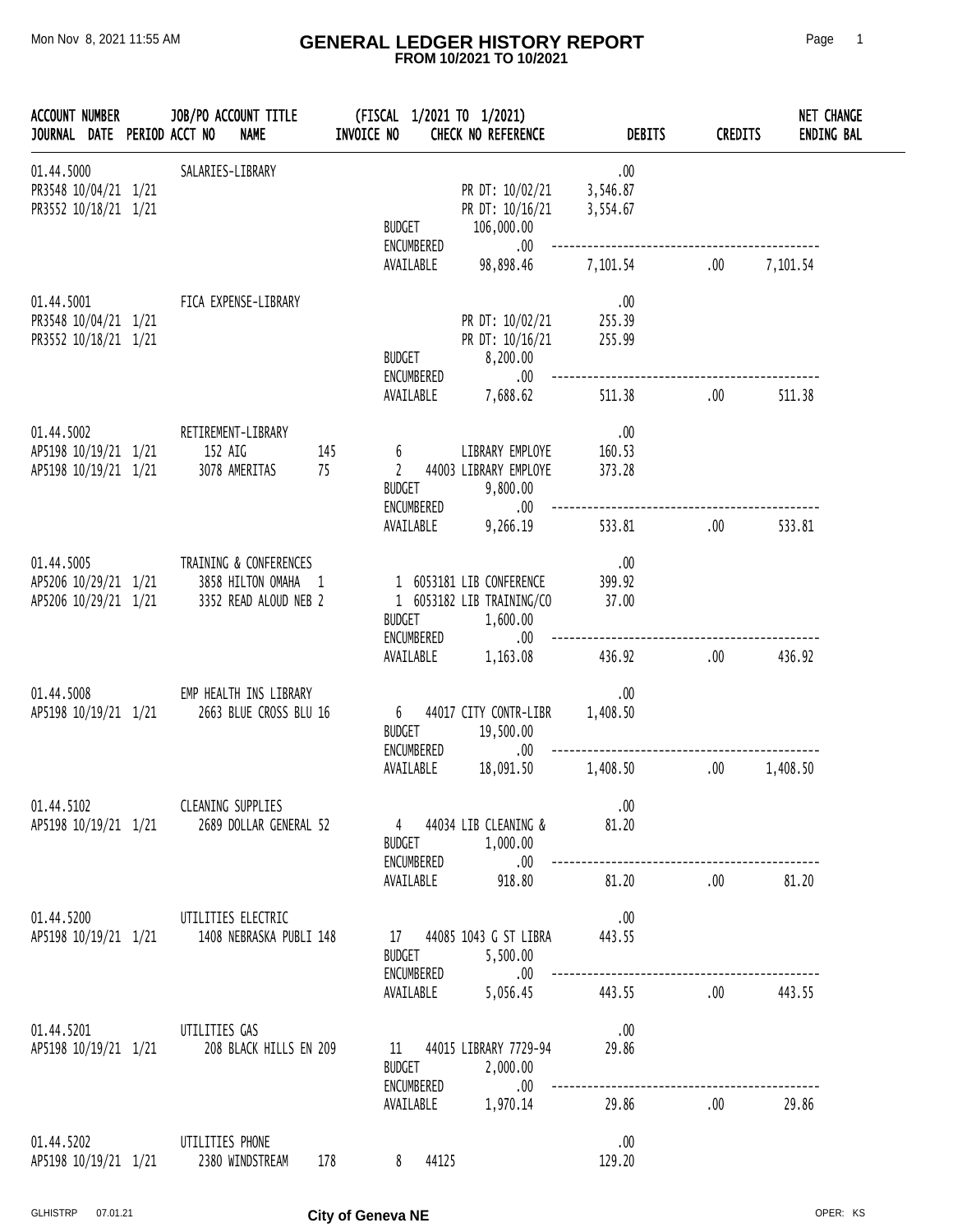#### Mon Nov 8, 2021 11:55 AM **GENERAL LEDGER HISTORY REPORT** Page 2  **FROM 10/2021 TO 10/2021**

| JOURNAL DATE PERIOD ACCT NO                                | ACCOUNT NUMBER JOB/PO ACCOUNT TITLE<br><b>NAME</b>                                     | (FISCAL 1/2021 TO 1/2021)<br>INVOICE NO<br><b>CHECK NO REFERENCE</b>                                  | <b>DEBITS</b>            | <b>CREDITS</b> | NET CHANGE<br><b>ENDING BAL</b> |
|------------------------------------------------------------|----------------------------------------------------------------------------------------|-------------------------------------------------------------------------------------------------------|--------------------------|----------------|---------------------------------|
| 01.44.5202                                                 | UTILITIES PHONE                                                                        | <b>BUDGET</b><br>1,500.00<br>ENCUMBERED<br>.00.                                                       | .00                      |                |                                 |
|                                                            |                                                                                        | AVAILABLE<br>1,370.80                                                                                 | 129.20                   | .00            | 129.20                          |
|                                                            | 01.44.5203 UTILITIES GARBAGE<br>AP5198 10/19/21 1/21 280 BURTON ENTERPR 103            | 3 44020 LIRBARY<br>BUDGET<br>300.00                                                                   | .00<br>16.00             |                |                                 |
|                                                            |                                                                                        | ENCUMBERED<br>.00<br>AVAILABLE 284.00                                                                 | 16.00                    | .00            | 16.00                           |
|                                                            | 01.44.5205 UTILITIES INTERNET                                                          |                                                                                                       | .00                      |                |                                 |
|                                                            | AP5198 10/19/21 1/21 761 GENEVA BROADBA 264                                            | 4 44047 LIBRARY INTERNE<br>BUDGET<br>700.00<br>ENCUMBERED<br>.00                                      | 56.00                    |                |                                 |
|                                                            |                                                                                        | AVAILABLE<br>644.00                                                                                   | 56.00                    | .00            | 56.00                           |
|                                                            | 01.44.5230 MAINT. AGREEMENT ELEV & SPRINK                                              |                                                                                                       | .00                      |                |                                 |
|                                                            | AP5198 10/19/21 1/21 3879 TK ELEVATOR CO 1                                             | 1 44113 LIB ELEVATOR AN<br>BUDGET 2,000.00<br>ENCUMBERED<br>$.00\,$                                   | 990.60                   |                |                                 |
|                                                            |                                                                                        | AVAILABLE<br>1,009.40                                                                                 | 990.60                   | .00            | 990.60                          |
|                                                            | 01.44.5232 COMPUTER MAINT AGREEMENT                                                    |                                                                                                       | .00                      |                |                                 |
|                                                            | AP5198 10/19/21 1/21 240 BIBLIONIX<br>9<br>AP5198 10/19/21 1/21 1467 NEBRASKA LIBRA 21 | 1 44013 LIB COMPUTER MA<br>1 44081 LIB OVERDRIVE A<br><b>BUDGET</b><br>3,000.00<br>ENCUMBERED<br>.00. | 1,867.00<br>500.00       |                |                                 |
|                                                            |                                                                                        | 633.00<br>AVAILABLE                                                                                   | 2,367.00                 | .00 2,367.00   |                                 |
| 01.44.5242                                                 | SECRET GARDEN<br>AP5198 10/19/21 1/21 1416 NOEL LAWN CARE 13                           | 1 44090 LIB SECRET GARD<br>BUDGET 2,000.00                                                            | .00<br>108.75            |                |                                 |
|                                                            |                                                                                        | ENCUMBERED .00<br>AVAILABLE<br>1,891.25                                                               | 108.75                   | .00            | 108.75                          |
| 01.44.5500                                                 | SUPPLIES                                                                               |                                                                                                       | .00                      |                |                                 |
| AP5198 10/19/21 1/21<br>AP5198 10/19/21 1/21               | 2993 DEMCO<br>16<br>3154 AMI CORPORATIO 7                                              | 1 44032 LIBRARY SUPPLIE<br>44005 LIBRARY SUPPLIE<br>1                                                 | 469.04<br>333.19         |                |                                 |
| AP5206 10/29/21 1/21                                       | 2989 AMAZON.COM<br>299                                                                 | 3 6053185 LIB SUPPLIES<br><b>BUDGET</b><br>2,000.00<br>ENCUMBERED<br>.00                              | 9.89                     |                |                                 |
|                                                            |                                                                                        | AVAILABLE<br>1,187.88                                                                                 | 812.12                   | .00.           | 812.12                          |
| 01.44.5501                                                 | OFFICE SUPPLIES                                                                        |                                                                                                       | .00                      |                |                                 |
| AP5198 10/19/21 1/21                                       | 815 HOMETOWN LEASI 318                                                                 | 3 44060 LIB ANNUAL COPI<br><b>BUDGET</b><br>3,000.00<br>ENCUMBERED<br>.00                             | 1,538.10                 |                |                                 |
|                                                            |                                                                                        | AVAILABLE<br>1,461.90                                                                                 | 1,538.10                 | .00            | 1,538.10                        |
| 01.44.5504<br>AP5192 10/18/21 1/21<br>AP5198 10/19/21 1/21 | SUPPLIES BOOKS<br>3748 BAKER AND TAYL 24<br>348 CENTER POINT L 22                      | 1 6053138 LIB PRINT MATER<br>44025 LIB PRINT MATER<br>1                                               | .00<br>1,006.10<br>26.57 |                |                                 |
| AP5198 10/19/21 1/21                                       | 3207 GALE/CENGAGE L 27                                                                 | 44044 LIB PRINT MATER                                                                                 | 26.39                    |                |                                 |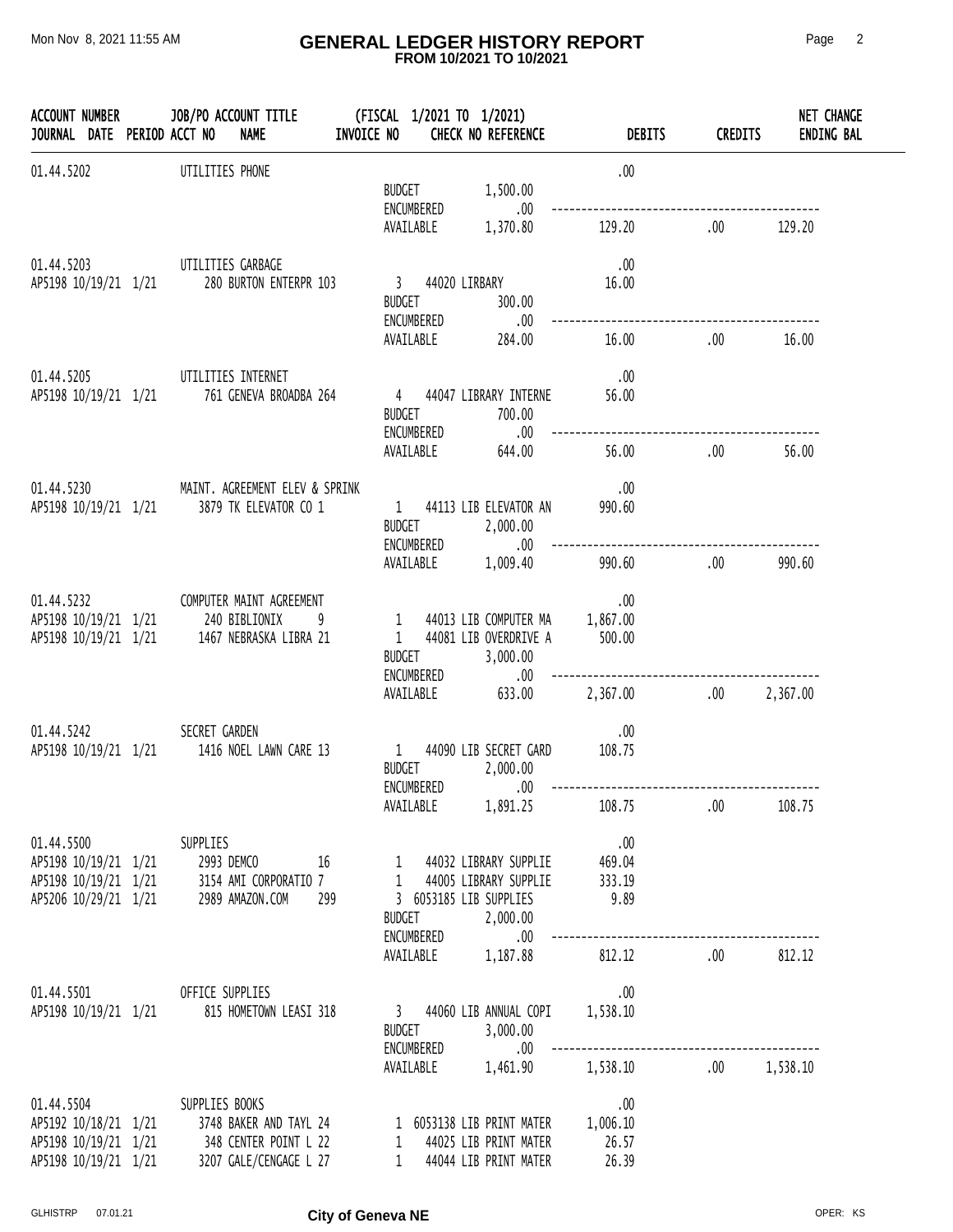#### Mon Nov 8, 2021 11:55 AM **GENERAL LEDGER HISTORY REPORT** Page 3  **FROM 10/2021 TO 10/2021**

| <b>ACCOUNT NUMBER</b><br>JOURNAL DATE PERIOD ACCT NO                                                                                                                                                                                                                 |               |                | JOB/PO ACCOUNT TITLE<br><b>NAME</b>            | (FISCAL 1/2021 TO 1/2021)<br>INVOICE NO |                    |                         | <b>CHECK NO REFERENCE</b>                                                                                                                                                                   | <b>DEBITS</b>                                             | <b>CREDITS</b> | NET CHANGE<br><b>ENDING BAL</b> |
|----------------------------------------------------------------------------------------------------------------------------------------------------------------------------------------------------------------------------------------------------------------------|---------------|----------------|------------------------------------------------|-----------------------------------------|--------------------|-------------------------|---------------------------------------------------------------------------------------------------------------------------------------------------------------------------------------------|-----------------------------------------------------------|----------------|---------------------------------|
| 01.44.5504<br>AP5198 10/19/21 1/21<br>AP5198 10/19/21  1/21  3207 GALE/CENGAGE L 29  1  44044 LIB PRINT MATER<br>AP5206 10/29/21  1/21  2989 AMAZON.COM  299  4  6053185 LIB PRINT MATER<br>AP5209 10/31/21  1/21  3142 NE GAMES & PAR 4  1  6053189 LIB MAGAZINE RE |               | SUPPLIES BOOKS | 3207 GALE/CENGAGE L 28 1 44044 LIB PRINT MATER |                                         | <b>BUDGET</b>      | ENCUMBERED              | 15,000.00<br>.00<br>AVAILABLE 13,415.62                                                                                                                                                     | .00<br>29.99<br>24.79<br>452.54<br>18.00<br>1,584.38      | .00            | 1,584.38                        |
| 01.44.5505<br>AP5192 10/18/21 1/21 2309 WALMART 305<br>AP5192 10/18/21 1/21 2309 WALMART<br>AP5198 10/19/21 1/21 209 BARBUR FLORAL 21<br>AP5198 10/19/21 1/21 2689 DOLLAR GENERAL 52<br>AP5206 10/29/21 1/21 1570 ORIENTAL TRADI 6                                   |               | PROGRAMMING    |                                                | 307                                     | 1<br><b>BUDGET</b> |                         | 1 6053154 LIB SCARE ON TH<br>1 6053155 LIB SCARE ON TH<br>44011 LIB PROGRAMMING<br>3 44034 LIB PROGRAMMING<br>1 6053163 LIB PROGRAMMING<br>2,000.00<br>ENCUMBERED .00<br>AVAILABLE 1,764.42 | .00<br>45.36<br>43.98<br>92.50<br>46.45<br>7.29<br>235.58 | .00.           | 235.58                          |
| 01.44.5506<br>AP5192 10/18/21 1/21 3748 BAKER AND TAYL 23<br>AP5206 10/29/21 1/21                                                                                                                                                                                    |               |                | SUPPLIES (NONPRINT)<br>2989 AMAZON.COM         | 299                                     | BUDGET             | ENCUMBERED<br>AVAILABLE | 1 6053137 LIB NONPRINT MA<br>5 6053185 LIB NONPRINT MA<br>2,000.00<br>$.00\,$<br>1,688.43                                                                                                   | $\ldots$<br>41.35<br>270.22<br>311.57                     | .00            | 311.57                          |
|                                                                                                                                                                                                                                                                      | REPORT TOTALS |                | TOTAL DEBITS / CREDITS                         |                                         |                    |                         |                                                                                                                                                                                             | -------------------------------<br>18,696.06              | .00            |                                 |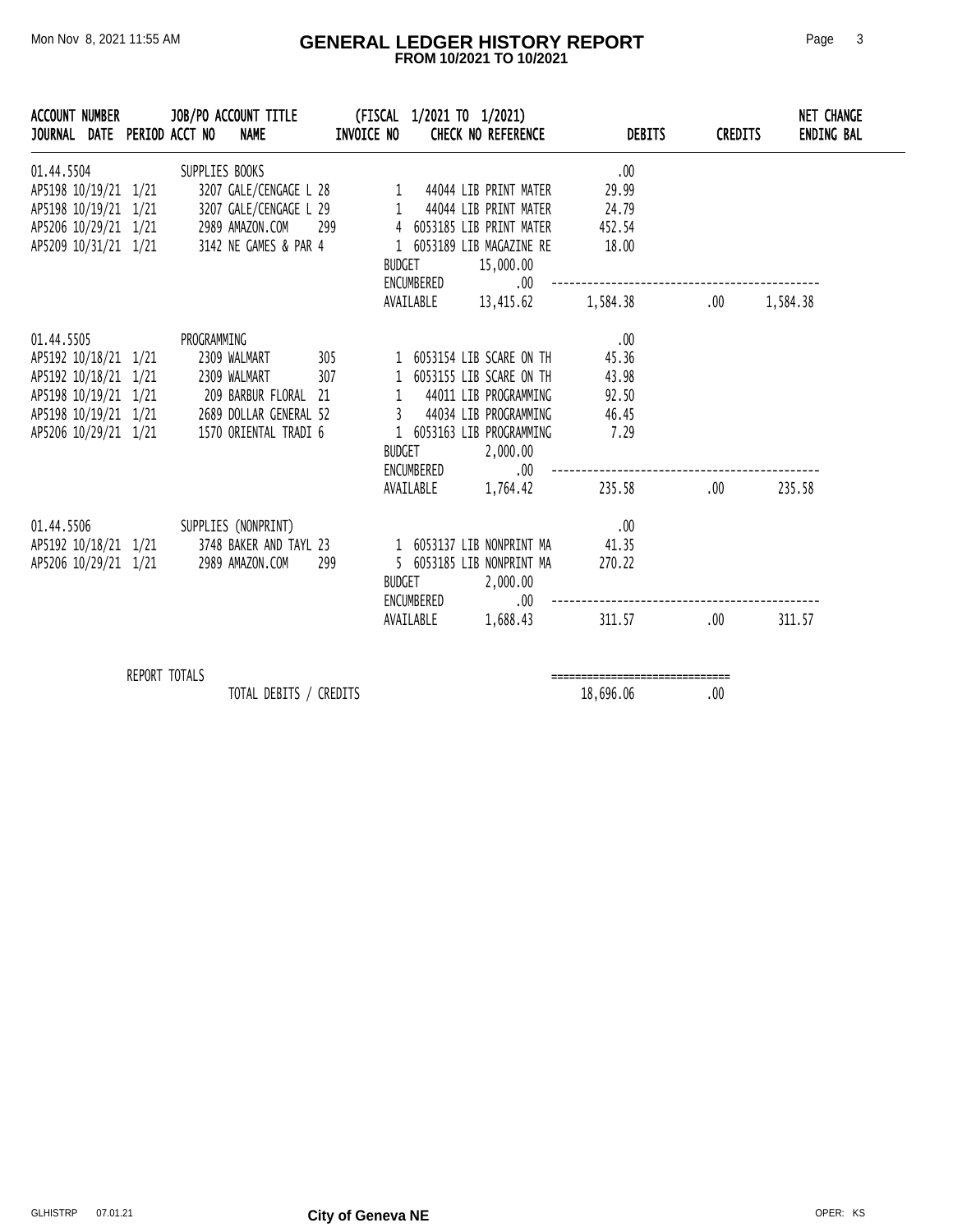# **Geneva Public Library November 2021 Revenue/Expense Report**

| Revenue from October 16, 2021 through November 15, 2021  | Subtotal            | <b>Total</b> |
|----------------------------------------------------------|---------------------|--------------|
| <b>Faxing fees</b>                                       | \$9.00              |              |
| Laminating fees                                          | \$0.00              |              |
| Vinyl or 3D Printing fees and donations                  | \$0.00              |              |
| Overdue fines, ILL fees, Replacement costs, etc.         | \$71.65             |              |
| New Nonresident fee                                      | \$0.00              |              |
| Renewal Nonresident fee                                  | \$0.00              |              |
| Renewal Township fee                                     | \$0.00              |              |
|                                                          |                     |              |
| <b>General donations</b>                                 | \$207.80            |              |
| <b>Meeting Room donations</b>                            | \$140.00            |              |
| <b>ThriftBooks donations</b>                             | \$0.00              |              |
|                                                          |                     |              |
| Grant revenue                                            | \$0.00              |              |
|                                                          |                     |              |
| Memorial revenue                                         | \$0.00              |              |
|                                                          | <b>Total income</b> | \$428.45     |
|                                                          |                     |              |
|                                                          |                     |              |
| Expenses from October 16, 2021 through November 15, 2021 | Subtotal            | <b>Total</b> |
| Invoices to pay                                          |                     |              |
| <b>Black Hills Energy (Oct invoice)</b>                  | \$52.30             |              |
| Brodart (Inv. 589837)                                    | \$55.35             |              |
| Cengage (Inv. 75973016)                                  | \$32.99             |              |
| Cengage (Inv. 76067867)                                  | \$27.19             |              |
| Cengage (Inv. 76143167)                                  | \$30.39             |              |
| Cengage (Inv. 76148405)                                  | \$27.19             |              |
| Cengage (Inv. 76167999)                                  | \$30.39             |              |
| Eakes (Inv. 8347351-0)                                   | \$48.92             |              |
| Geneva Home Center (door chime battery)                  | \$5.99              |              |
| Geneva Home Center (puzzle)                              | \$14.99             |              |
| Glenwood (Nov invoice)                                   | \$63.90             |              |
| Kinetic (Oct invoice)                                    | \$128.29            |              |
| Midwest Alarm (Inv. 363039)                              | \$65.00             |              |
| Midwest Tape (Inv. 501229002)                            | \$44.99             |              |
| NPPD (Nov invoice)                                       | \$330.14            |              |
| NPPD (Oct invoice)                                       | \$443.55            |              |
| Rotary (4Q2021 invoice)                                  | \$133.50            |              |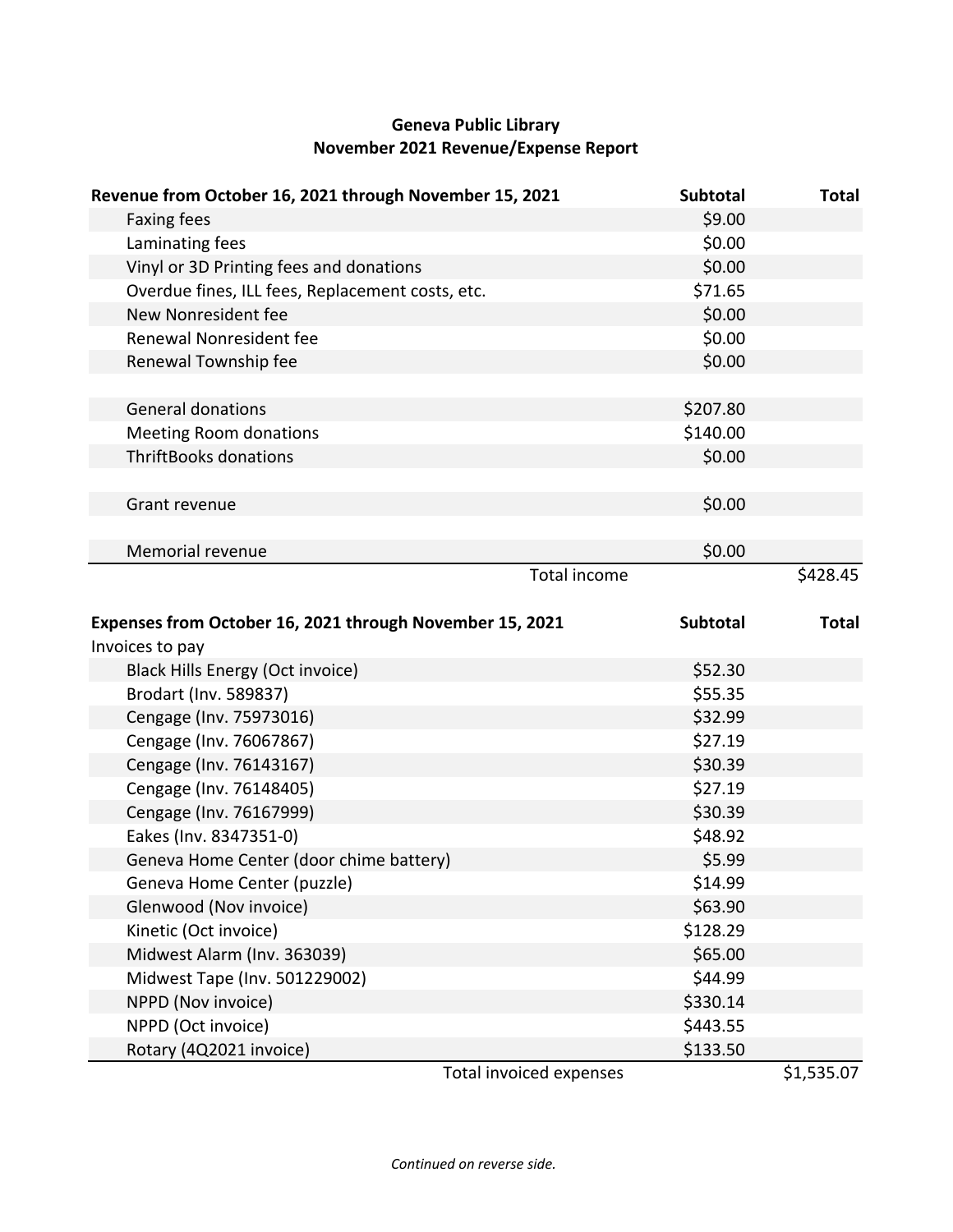## **Geneva Public Library November 2021 Revenue/Expense Report**

| Expenses from October 16, 2021 through November 24, 2021<br><b>Heartland Bank Credit Card</b> | <b>Subtotal</b> | <b>Total</b> |
|-----------------------------------------------------------------------------------------------|-----------------|--------------|
| 2021-10-25 Oriental Trading Company (Dino-vember supplies)                                    | \$7.29          |              |
| 2021-10-26 Nebraskaland Magazine subscription                                                 | \$18.00         |              |
| 2021-10-27 Walmart (dvd cleaner)                                                              | \$179.90        |              |
| 2021-10-28 USPS                                                                               | \$5.59          |              |
| 2021-11-02 Quill (3 cases of paper)                                                           | \$88.44         |              |
| 2021-11-03 Walmart (programming and cleaning supplies)                                        | \$14.67         |              |
| 2021-11-04 USPS                                                                               | \$12.03         |              |
| 2021-11-10 NameCheap                                                                          | \$14.16         |              |
| 2021-11-15 USPS                                                                               | \$5.43          |              |
| 2021-11-24 Amazon                                                                             | \$404.90        |              |
| 2021-11-24 Baker & Taylor (nonprint materials)                                                | \$70.17         |              |
| 2021-11-24 Baker & Taylor (print materials)                                                   | \$1,260.58      |              |
| Total credit card expenses                                                                    |                 | \$2,081.16   |
| Dollar General Credit Card                                                                    |                 |              |
| 2021-11-12 (programming supplies)                                                             | \$4.50          |              |
| Total charged expenses                                                                        |                 | \$4.50       |

As required by Nebraska Statute 51.209, the Geneva Public Library Board requests, with this voucher, the above expenses be paid by the City of Geneva.

Library Board President **Date** 

Library Board Secretary **Date** 

Date filed with the City Clerk/Treasurer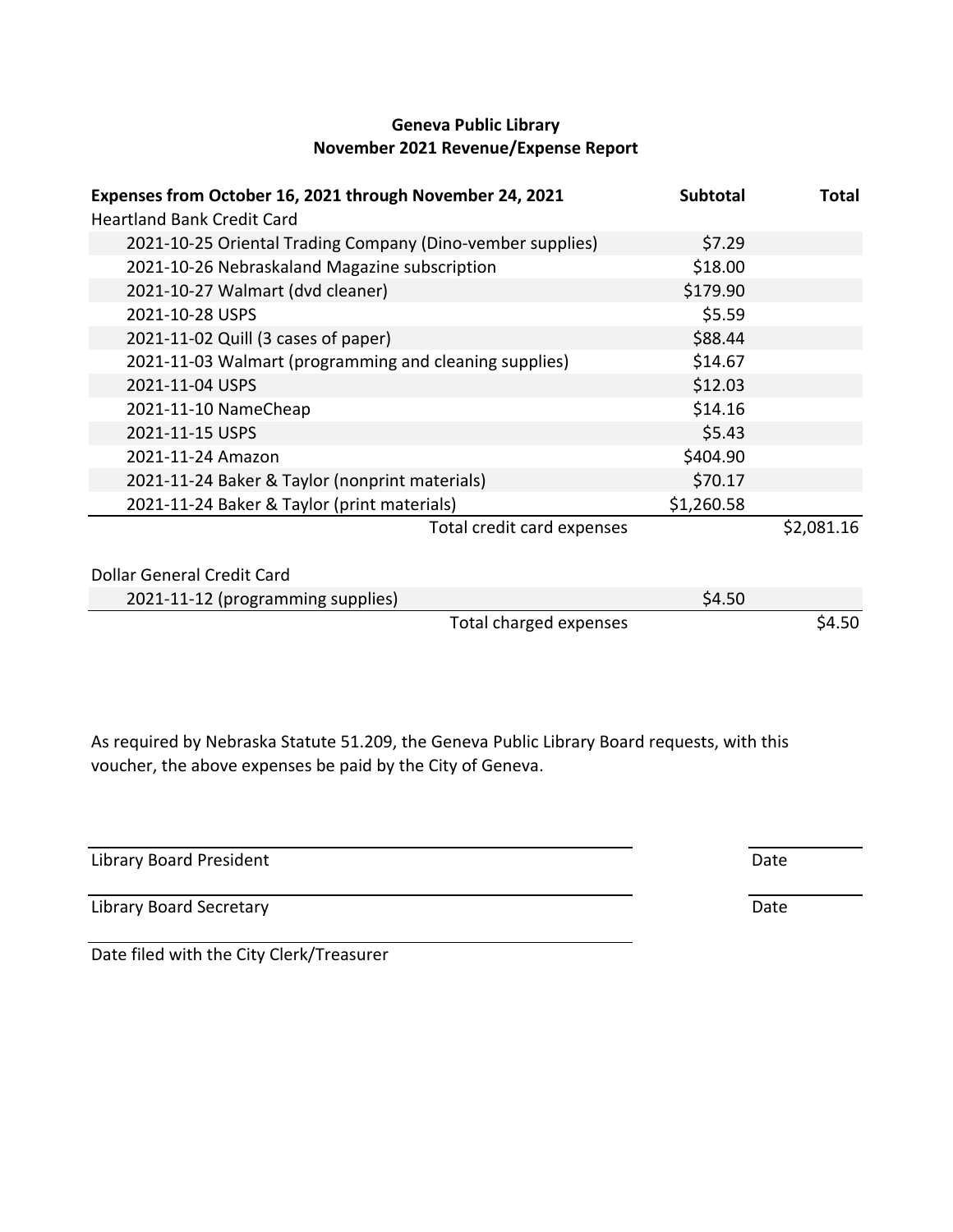# **Geneva Public Library October 16, 2021 through November 15, 2021**

|                            | <b>Added</b>    | n nysical nolungs & circulation Report<br><b>Deleted</b> | Total # of      | % of            | <b>Checkouts</b> |
|----------------------------|-----------------|----------------------------------------------------------|-----------------|-----------------|------------------|
| <b>Material Type</b>       | <b>Holdings</b> | <b>Holdings</b>                                          | <b>Holdings</b> | <b>Holdings</b> | this Period      |
| Unassigned                 |                 |                                                          |                 |                 |                  |
| <b>Adult Fiction</b>       | 38              | $\overline{2}$                                           | 6,250           | 26.72%          | 286              |
| <b>Adult Nonfiction</b>    | 10              |                                                          | 2,177           | 9.31%           | 67               |
| <b>Christian Fiction</b>   | 5               |                                                          | 1,309           | 5.60%           | 70               |
| Biography                  | 3               |                                                          | 539             | 2.30%           | 19               |
| Audiobooks                 | 17              |                                                          | 783             | 3.35%           | 7                |
| <b>DVD</b>                 |                 |                                                          | 3,870           | 16.54%          | 140              |
| <b>Serial Publication</b>  | 23              |                                                          | 871             | 3.72%           | 36               |
| Music (CD)                 |                 |                                                          | 25              | 0.11%           | $\mathbf 0$      |
| <b>YA Fiction</b>          | $\overline{2}$  |                                                          | 574             | 2.45%           | 16               |
| <b>YA Nonfiction</b>       |                 |                                                          | $\overline{7}$  | 0.03%           |                  |
| YA Graphic Novels          |                 |                                                          | 17              | 0.07%           | 1                |
| <b>YA Audiobooks</b>       |                 |                                                          | 9               | 0.04%           |                  |
| <b>Juv Fiction</b>         | 12              | $\mathbf 1$                                              | 2,011           | 8.60%           | 108              |
| <b>Juv Nonfiction</b>      | 1               |                                                          | 1,134           | 4.85%           | 23               |
| Juv Biography              |                 |                                                          | 100             | 0.43%           |                  |
| Juv Graphic Novel          |                 |                                                          | 129             | 0.55%           | 26               |
| <b>Juv Audiobooks</b>      |                 |                                                          | 35              | 0.15%           |                  |
| <b>First Readers</b>       |                 |                                                          | 364             | 1.56%           | 73               |
| Easy                       | 9               |                                                          | 1,878           | 8.03%           | 156              |
| <b>Board Books</b>         | $\mathbf{1}$    |                                                          | 145             | 0.62%           | 41               |
| Cake Pans                  |                 |                                                          | 88              | 0.38%           | $\overline{2}$   |
| <b>Rotating Collection</b> |                 |                                                          | $\overline{2}$  | 0.01%           | 48               |
| <b>Puzzles</b>             |                 |                                                          | $\mathbf{1}$    | 0.00%           |                  |
| Kits                       |                 |                                                          | 32              | 0.14%           |                  |
| Yearbooks                  |                 |                                                          | 112             | 0.48%           |                  |
| Genealogy                  |                 |                                                          | 878             | 3.75%           |                  |
| Keys/Equipment             |                 |                                                          | 22              | 0.09%           | 16               |
| <b>Use Records</b>         |                 | $\mathbf{1}$                                             | 26              | 0.11%           | 266              |
| Library of Things          |                 |                                                          | 3               |                 | 3                |
| Total                      | 121             | 4                                                        | 23,391          | 100%            | 1,404            |
| compared to last month     | $-17%$          | $-83%$                                                   | 1%              |                 | $-15%$           |
| compared to last year      | 5%              | $-80%$                                                   | 0%              |                 | $-24%$           |

#### **Physical Holdings & Circulation Report**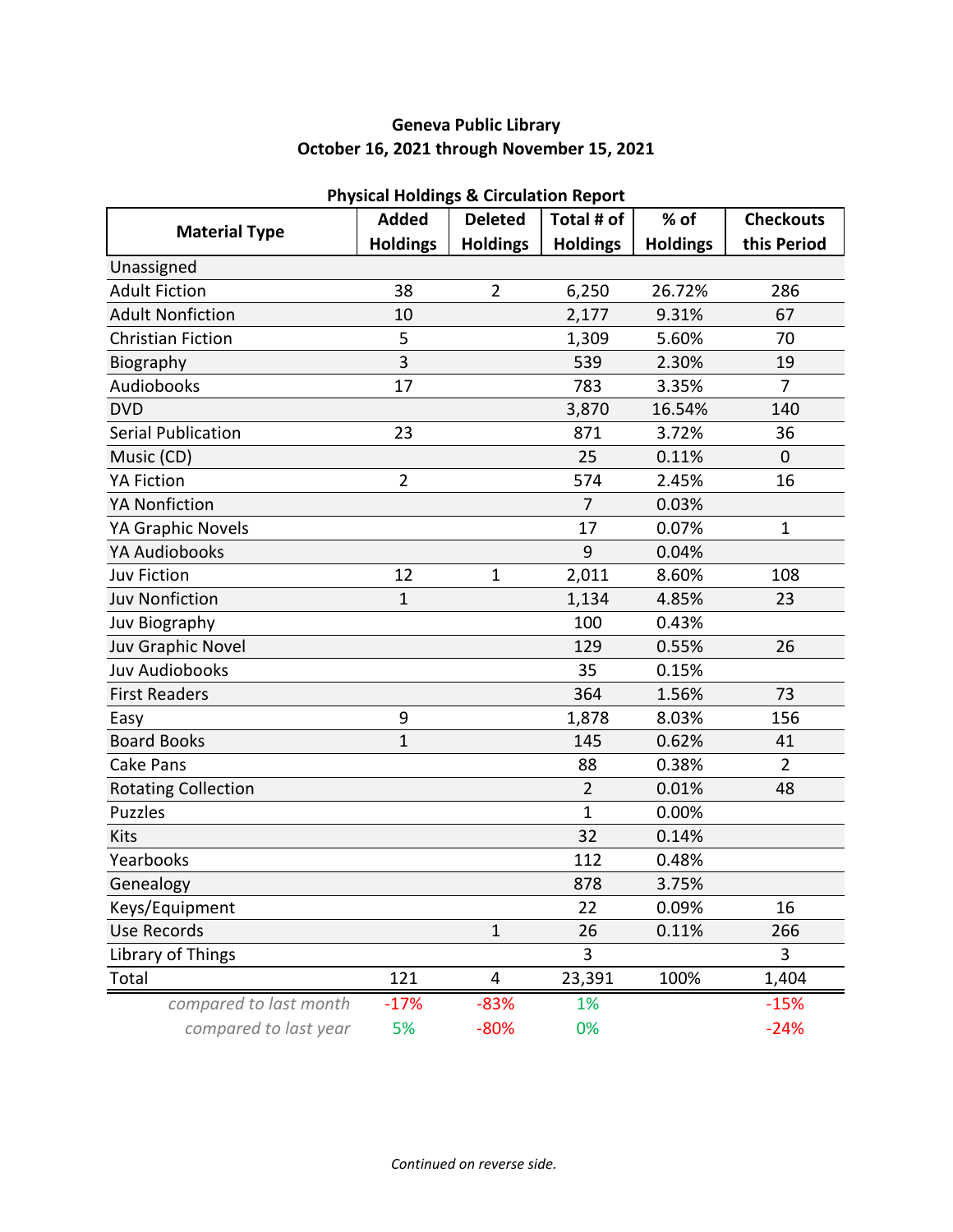# **Geneva Public Library October 16, 2021 through November 15, 2021**

| Total # of    | $%$ of        | <b>Checkouts</b> |
|---------------|---------------|------------------|
| <b>Titles</b> | <b>Titles</b> | this Period      |
| 35,384        | 54%           | 253              |
| 25,975        | 40%           | 245              |
| 3,822         | 6%            | 25               |
| 200           | 0.3%          | 0                |
| 65,381        | 100%          | 523              |
|               |               |                  |

## **OverDrive Holdings & Circulation Report**

| -50%   | ebook checkouts compared to last month     |
|--------|--------------------------------------------|
| $-53%$ | ebook checkouts compared to last year      |
| $-2\%$ | audiobook checkouts compared to last month |
| $-63%$ | audiobook checkouts compared to last year  |
| 92%    | magazine checkouts compared to last month  |
| n/a    | magazine checkouts compared to last year   |
| n/a    | video checkouts compared to last month     |
| n/a    | bideo checkouts compared to last year      |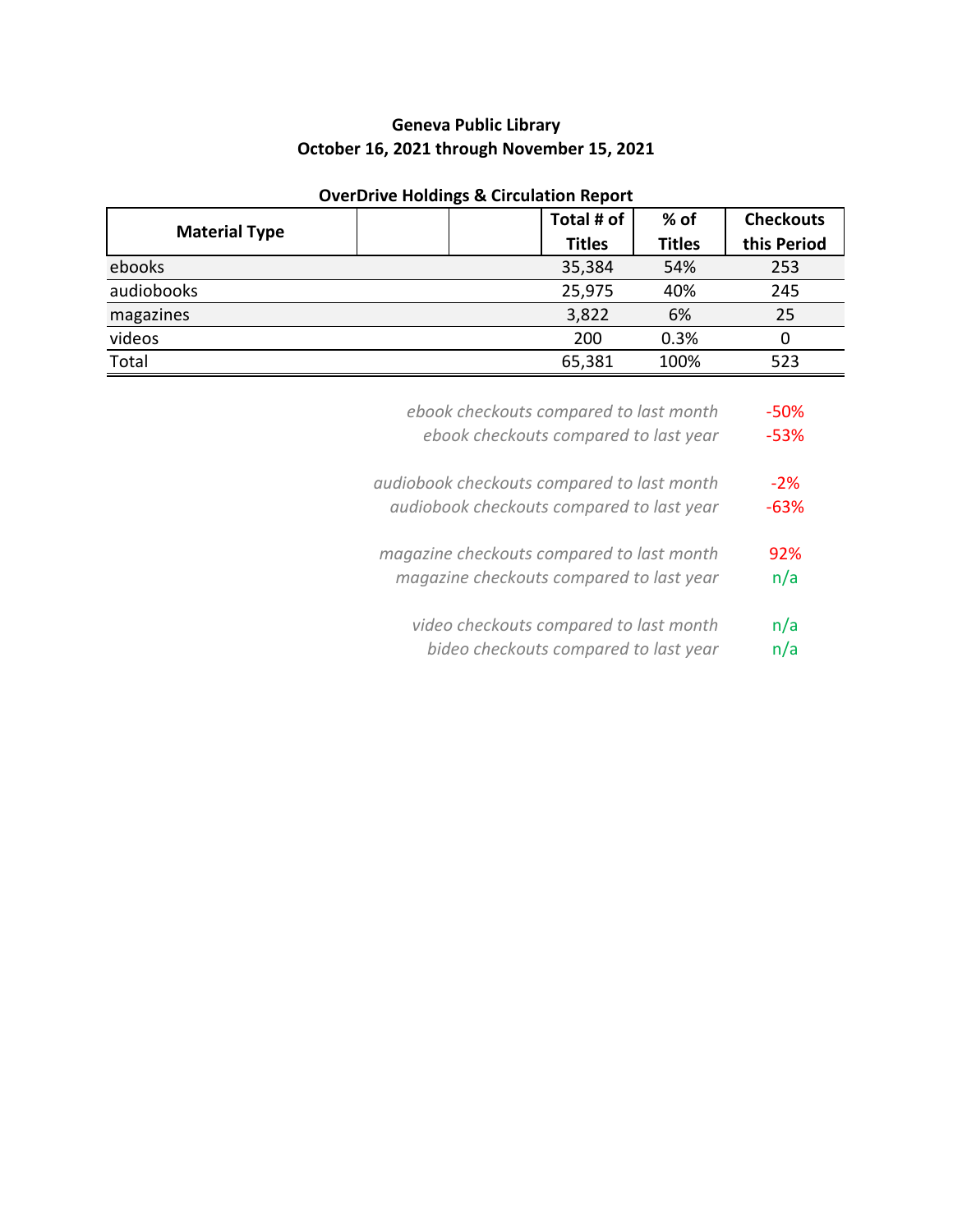## **Geneva Public Library Librarian's Report November 2021**

#### **Library Status**

The average traffic counts are as follows:

|                       | Average daily # of<br>patrons through<br>the door | Average daily # of<br>computer users | Average daily # of<br>patrons calling,<br>texting, or emailing |
|-----------------------|---------------------------------------------------|--------------------------------------|----------------------------------------------------------------|
| November 2020         | 41                                                | 10                                   | 5                                                              |
| December 2020         | 27                                                | 6                                    | 5                                                              |
| January 2021          | 31                                                | 9                                    | 4                                                              |
| February 2021         | 34                                                | 9                                    | 5                                                              |
| <b>March 2021</b>     | 33                                                | 8                                    | 5                                                              |
| <b>April 2021</b>     | 32                                                | 7                                    | 4                                                              |
| May 2021              | 35                                                | 9                                    | 5                                                              |
| <b>June 2021</b>      | 48                                                | 11                                   | 4                                                              |
| <b>July 2021</b>      | 50                                                | 13                                   | 6                                                              |
| August 2021           | 46                                                | 14                                   | 4                                                              |
| September 2021        | 45                                                | 11                                   | 5                                                              |
| October 2021          | 42                                                | 14                                   | 4                                                              |
| November 2021 to date | 42                                                | 11                                   | 5                                                              |

#### **Grants**

The library applied for two ARPA-funds competitive grants: a Library Improvement Grant through the Nebraska Library Commission for \$6,400 to purchase a curb-side book return system, as well as applied for a Youth Grant for Excellence also through the Nebraska Library Commission for \$5,930 to purchase 254 new titles of juvenile nonfiction and four KidKraft® activity sets. We received brief emails on November 23 that the Library Improvement Grant was "…reviewed and approved for funding" and the Youth Grant was "…reviewed and approved for partial funding." We do not have confirmation that we have been awarded all \$6,400 for the book drop, but we have confirmation we have been awarded the full amount to purchase the KidKraft® activity sets, 50 percent of the amount to purchase the juvenile biography titles, and 16 percent of the amount to purchase dinosaur and countries around the world titles.

#### **Programming**

The toddler storytime held each Tuesday throughout October and November has continued to have poor attendance. Of the four events in November to date, no one came to the first three, but we had one family of five attend this week's event.

The Teen Activities Group (T.A.G.) events have been going very well. We have had 10 to 12 middle school teens attend for snacks, games, and projects for this one a month program.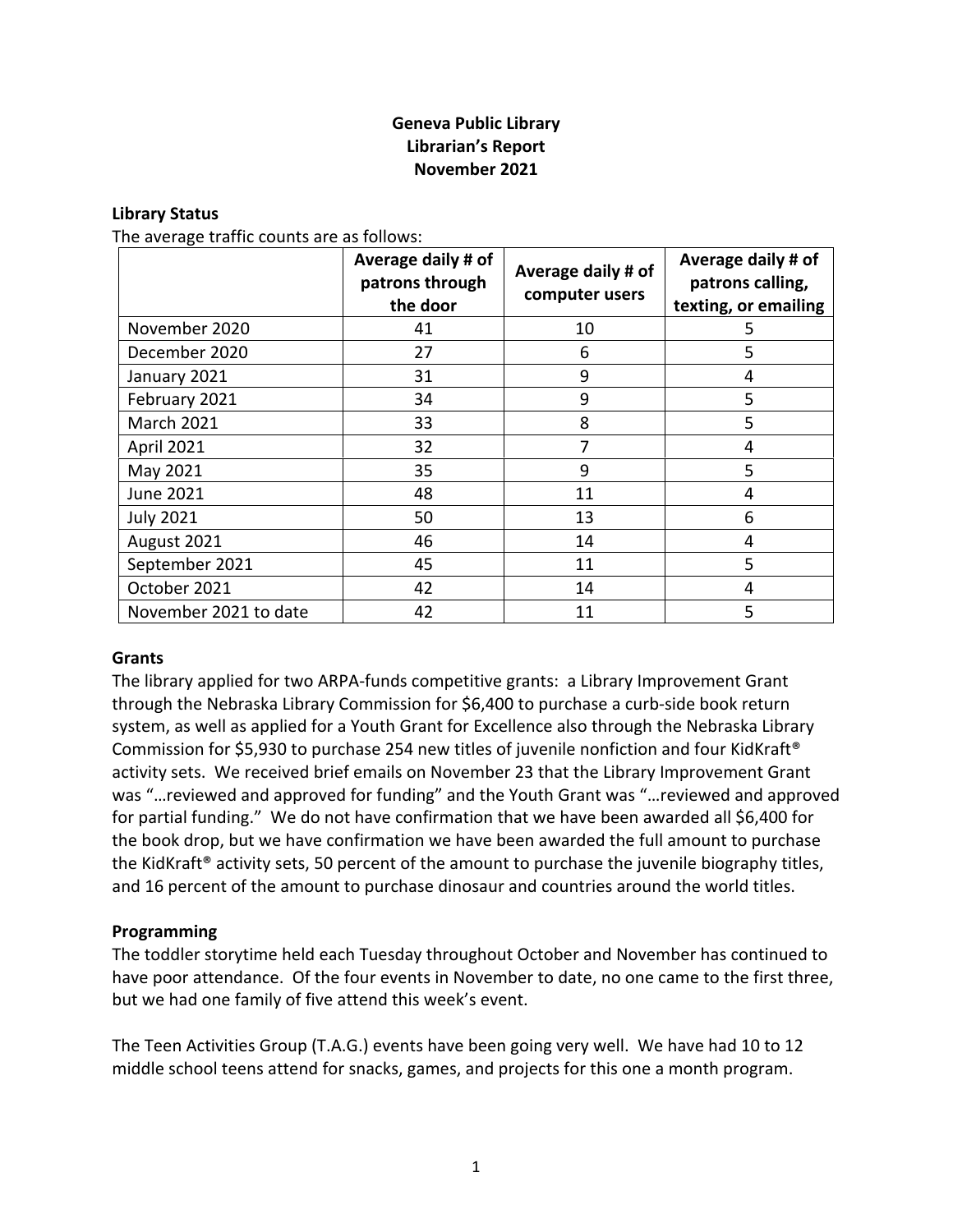DINO-vember has brought in a lot more foot traffic to find the dinosaurs each week. We continue to use this as an opportunity to enlighten patrons about different things throughout the library, not just books. The weekly crafts have gone well, and we have had 20-30 kids participating each week.

|  | May 27, 2021 | 28 attendees, 2 staff |  | Aug 26, 2021 | 21 attendees, 1 staff |  |  |
|--|--------------|-----------------------|--|--------------|-----------------------|--|--|
|  | Jun 24, 2021 | 21 attendees, 2 staff |  | Sep 23, 2021 | 19 attendees, 1 staff |  |  |
|  | Jul 29, 2021 | 15 attendees, 1 staff |  | Oct 28, 2021 | 29 attendees, 1 staff |  |  |

LEGO® Night attendance:

Our third round of senior smartphone classes has wrapped up. We did less advertising and limited the number of registrations because we only had one or two instructors available for each session. We also added a class specifically about the library's OverDrive/Libby app.

| Smartphone lev 1 class- iPhone    | 10/19/2021 | 2 registered, 1 attendee, 1 staff |
|-----------------------------------|------------|-----------------------------------|
| Smartphone level 1 class- Android | 10/19/2021 | 1 registered, 1 attendee, 1 staff |
| Smartphone level 1 class- iPhone  | 10/19/2021 | 0 registered, 0 attended, 1 staff |
| Smartphone level 2 class- iPhone  | 10/21/2021 | 1 registered, 2 attended, 1 staff |
| Smartphone level 2 class- Android | 10/21/2021 | 1 registered, 1 attended, 1 staff |
| Smartphone level 2 class- iPhone  | 10/21/2021 | 2 registered, 2 attended, 1 staff |
| Smartphone level 3 class- iPhone  | 10/27/2021 | 2 registered, 1 attended, 1 staff |
| Smartphone level 3 class- Android | 10/27/2021 | 3 registered, 2 attended, 1 staff |
| Smartphone level 3 class- iPhone  | 10/27/2021 | 2 registered, 2 attended, 1 staff |
| Smartphone level 4 class- iPhone  | 10/29/2021 | 1 registered, 1 attended, 1 staff |
| Smartphone level 4 class- Android | 10/29/2021 | 1 registered, 0 attended, 1 staff |
| Smartphone level 4 class- iPhone  | 10/29/2021 | 3 registered, 3 attended, 1 staff |
| Smartphone level 4 class-iPhone   | 11/1/2021  | 2 registered, 1 attended, 1 staff |
| Smartphone level 4 class- Android | 11/1/2021  | 0 registered, 0 attended, 1 staff |
| Smartphone level 4 class- Android | 11/1/2021  | 0 registered, 0 attended, 1 staff |

December programming will include:

- December 1, 2:00 p.m. and 4:00 p.m., youth S.T.E.M. activities (early out school day)
- December 13-18, the used book sale in the Large Meeting Room
- December 17, 6:00-7:00 p.m., Stuffed Animal Sleepover
- December 20, 7:00-9:00 p.m., Teen Activities Group
- December 23, 6:00-8:00 p.m., LEGO® Night
- December 27-31, afternoon storytime and craft projects, partnering with Fillmore County Extension.